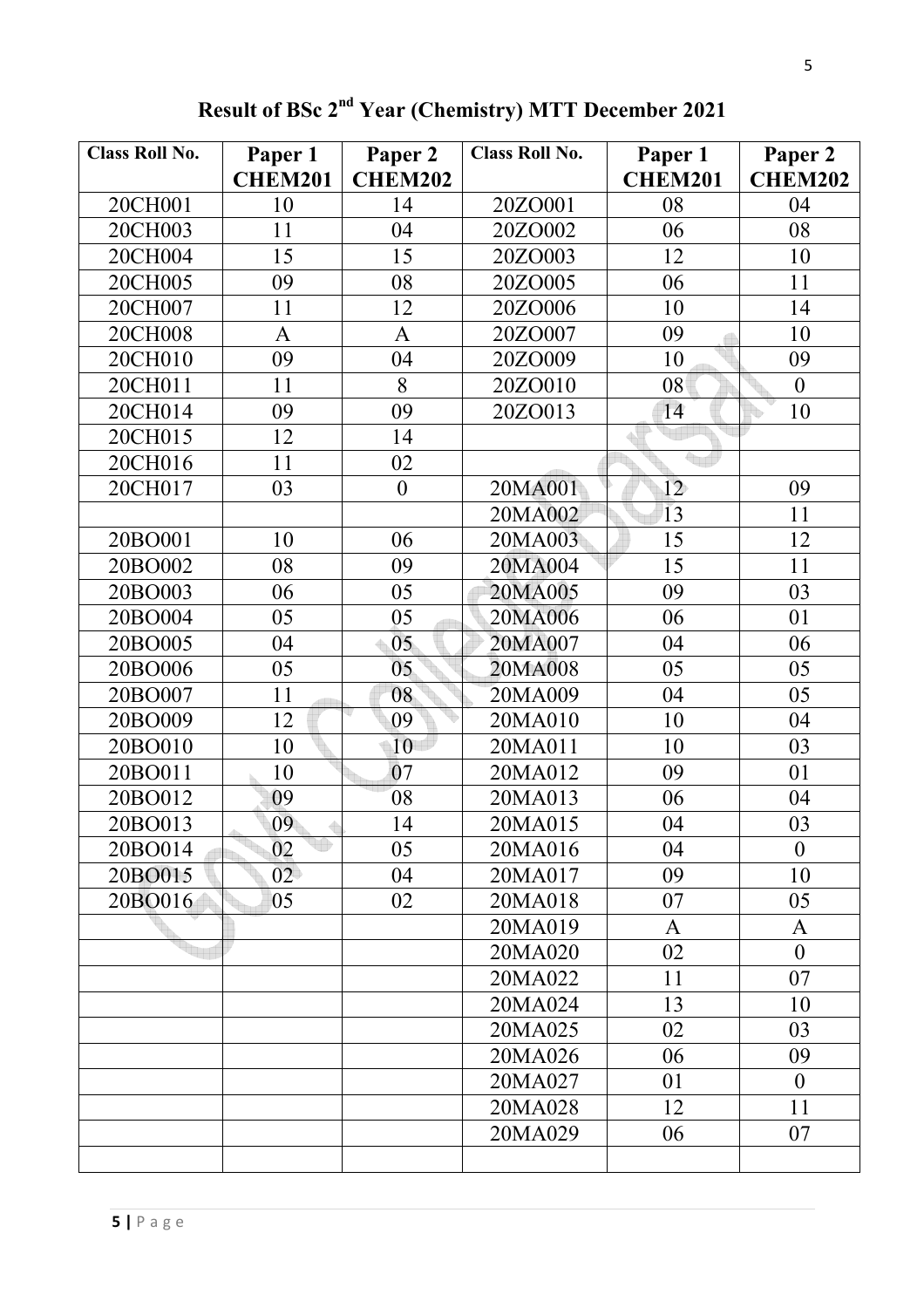| <b>Class Roll No.</b> | Paper 1          | Paper 2          | <b>Class Roll No.</b> | Paper 1        | Paper 2        |
|-----------------------|------------------|------------------|-----------------------|----------------|----------------|
|                       | <b>CHEM201</b>   | <b>CHEM202</b>   |                       | <b>CHEM201</b> | <b>CHEM202</b> |
| 20PH001               | 10               | 07               |                       |                |                |
| 20PH002               | 09               | 08               |                       |                |                |
| 20PH003               | 11               | 04               |                       |                |                |
| 20PH005               | 05               | 08               |                       |                |                |
| 20PH006               | 04               | $\overline{0}$   |                       |                |                |
| 20PH007               | 08               | 11               |                       |                |                |
| 20PH008               | 08               | 04               |                       |                |                |
| 20PH009               | 05               | 01               |                       |                |                |
| 20PH010               | $\mathbf{A}$     | 09               |                       |                |                |
| 20PH012               | 06               | 06               |                       | éb             | ŧ              |
| 20PH013               | 12               | 09               |                       |                |                |
| 20PH014               | 01               | 02               |                       |                |                |
| 20PH015               | 01               | $\overline{0}$   |                       |                |                |
| 20PH020               | 06               | 02               |                       |                |                |
| 20PH022               | 02               | 01               |                       |                |                |
| 20PH023               | 08               | 02               |                       |                |                |
| 20PH024               | 02               | 03               |                       |                |                |
| 20PH030               | 08               | 03               |                       |                |                |
| 20PH031               | 11               | 06               |                       |                |                |
| 20PH032               | 01               | 05               |                       |                |                |
| 20PH033               | $\boldsymbol{0}$ | $\overline{0}$   |                       |                |                |
| 20PH034               | $\boldsymbol{0}$ | $\overline{0}$   |                       |                |                |
|                       |                  |                  |                       |                |                |
| 18PH019               | $\overline{0}$   | $\mathbf{0}$     |                       |                |                |
| 18PH043               | $\boldsymbol{0}$ | $\boldsymbol{0}$ |                       |                |                |
|                       |                  |                  |                       |                |                |
|                       |                  |                  |                       |                |                |
|                       |                  |                  |                       |                |                |
|                       |                  |                  |                       |                |                |
|                       |                  |                  |                       |                |                |
|                       |                  |                  |                       |                |                |
|                       |                  |                  |                       |                |                |
|                       |                  |                  |                       |                |                |
|                       |                  |                  |                       |                |                |
|                       |                  |                  |                       |                |                |
|                       |                  |                  |                       |                |                |
|                       |                  |                  |                       |                |                |
|                       |                  |                  |                       |                |                |
|                       |                  |                  |                       |                |                |